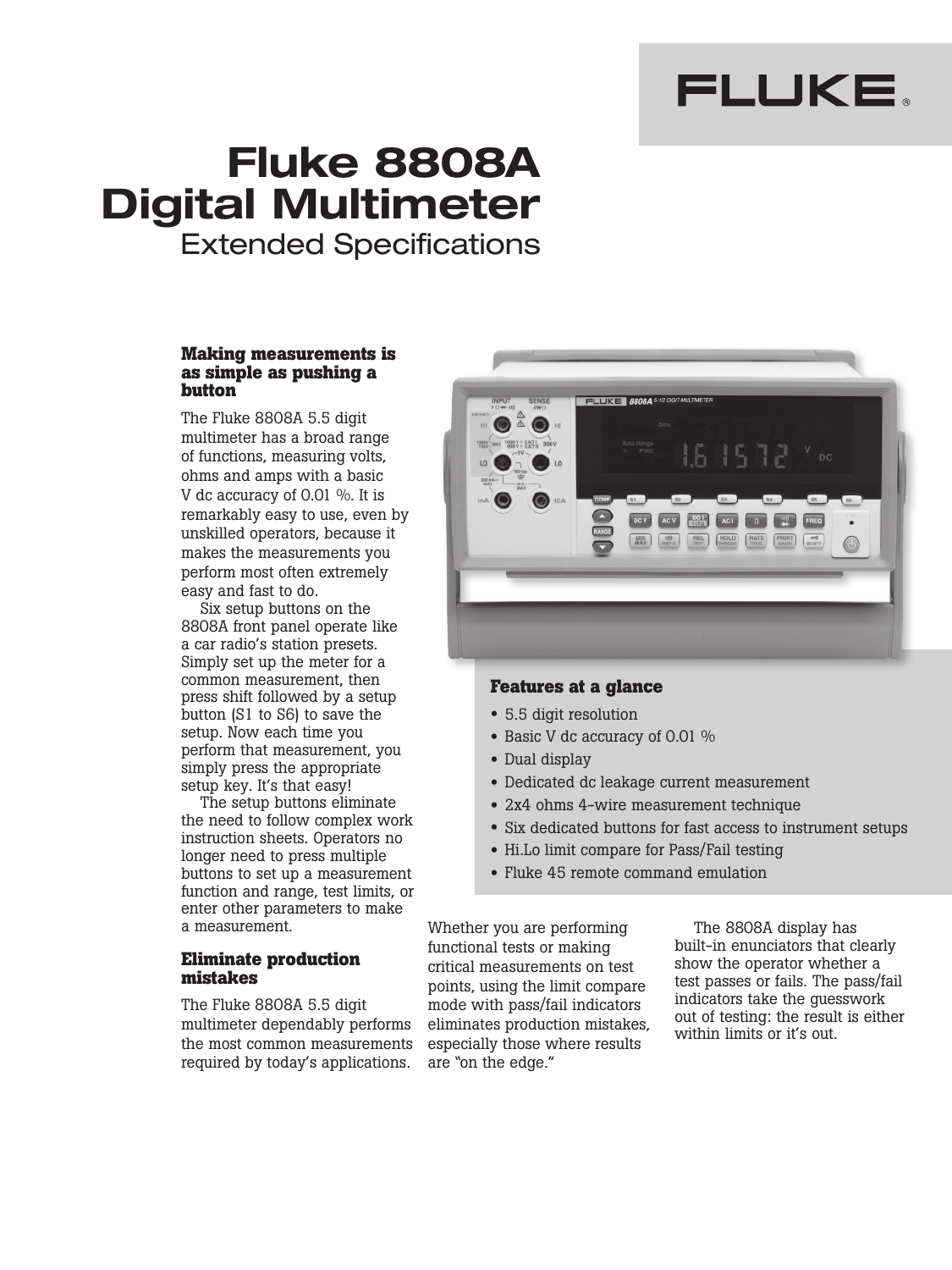

# 8808A Specifications

# **Voltage**

# Dimensions

## Display

Vacuum Fluorescent Display, segment

#### Environment Temperature

| <u>ι σπιροιαιμισ</u>                      |                                                                               |
|-------------------------------------------|-------------------------------------------------------------------------------|
|                                           |                                                                               |
|                                           |                                                                               |
|                                           |                                                                               |
| <b>Relative Humidity (non-condensing)</b> |                                                                               |
|                                           |                                                                               |
|                                           | $\leq$ 90 % (10 °C to 30 °C)                                                  |
|                                           | $\leq$ 75 % (30 °C to 40 °C)                                                  |
|                                           | $\leq$ 45 % (40 °C to 50 °C)                                                  |
|                                           |                                                                               |
| Altitude                                  |                                                                               |
|                                           |                                                                               |
|                                           |                                                                               |
|                                           | <b>Vibration</b> ………………………………………………………………Complies with MIL-PRF-28800F Class 3 |
|                                           |                                                                               |

# Safety

Complies with IEC 61010-1:2001, ANSI/ISA 61010-1 (S82.02.01):2004, UL 61010-1:2004, CAN/CSA C22.2 No. 61010.1:2004, CAT I 1000V/CAT II 600 V.

## EMC

Designed to comply with IEC 61326-1:1997+A1:1998+A2:2000

# Triggering

# Math Functions

Min/max, relative, hold, compare and dB functions.

## Electrical

| test |
|------|

# Remote Interfaces

RS-232C

# **Warranty**

One year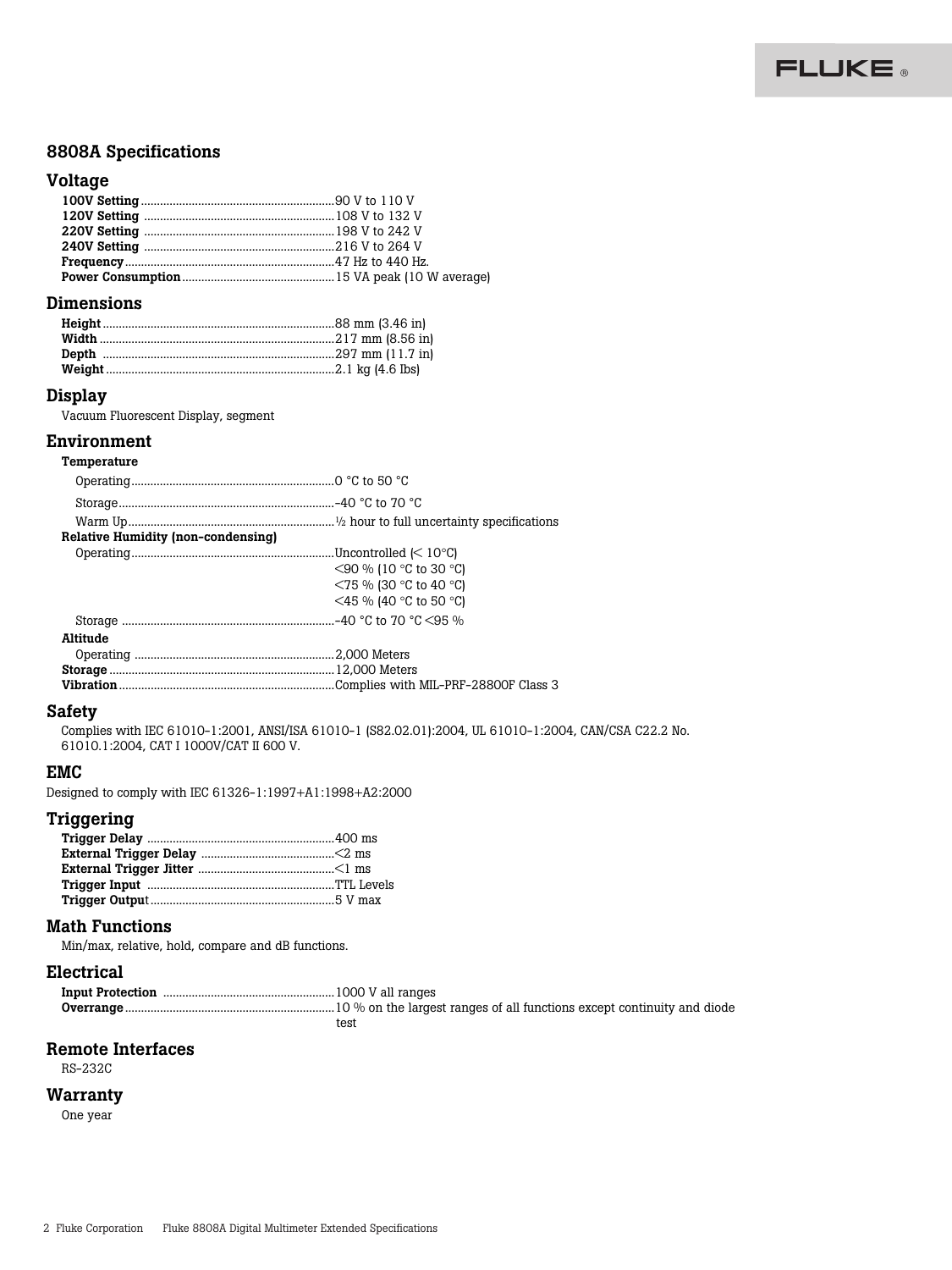# Electrical Specifications

Accuracy specifications are valid for 5-½ digit mode and after at least a half-hour warm-up.

# DC Voltage Specifications

| dielectric characteristics, and input signal changes |
|------------------------------------------------------|

Input Characteristics

|        | <b>Full-Scale</b><br>$(5-1/2 \text{ Digits})$ | Resolution      |                 |                 |                        |
|--------|-----------------------------------------------|-----------------|-----------------|-----------------|------------------------|
| Range  |                                               | <b>Slow</b>     | Medium          | Fast            | <b>Input Impedance</b> |
| 200 mV | 199.999 mV                                    | μV              | $10 \mu V$      | $10 \mu V$      | $>10 G$ <sup>[1]</sup> |
| 2 V    | 1.99999 V                                     | $10 \mu V$      | 100 uV          | 100 µV          | $>10 G$ <sup>[1]</sup> |
| 20 V   | 19.9999 V                                     | $100 \mu V$     | 1000 µV         | 1000 µV         | 10 M $\pm$ 1 %         |
| 200 V  | 199.999 V                                     | $1 \text{ mV}$  | $10 \text{ mV}$ | $10 \text{ mV}$ | $10 M \pm 1 \%$        |
| 1000 V | 1000.00 V                                     | $10 \text{ mV}$ | 100 mV          | 100 mV          | $10 M \pm 1 \%$        |
| Notes: |                                               |                 |                 |                 |                        |

[1] At some dual display measurements, the input impedance of 200 mV and 2 V ranges may be changed to 10 M .

#### Accuracy

|                  | Accuracy <sup>[1]</sup>                             |                                  |                                                    |
|------------------|-----------------------------------------------------|----------------------------------|----------------------------------------------------|
| Range            | 90 days                                             | 1 year                           | Temperature Coefficient/°C<br>Outside $18 - 28$ °C |
|                  | $23 \text{ °C} \pm 5 \text{ °C}$                    | $23 \text{ °C} \pm 5 \text{ °C}$ |                                                    |
| $200 \text{ mV}$ | $0.01 + 0.003$                                      | $0.015 + 0.004$                  | $0.0015 + 0.0005$                                  |
| 2 V              | $0.01 + 0.002$                                      | $0.015 + 0.003$                  | $0.001 + 0.0005$                                   |
| 20 V             | $0.01 + 0.003$                                      | $0.015 + 0.004$                  | $0.0020 + 0.0005$                                  |
| 200 V            | $0.01 + 0.002$                                      | $0.015 + 0.003$                  | $0.0015 + 0.0005$                                  |
| 1000 V           | $0.01 + 0.002$                                      | $0.015 + 0.003$                  | $0.0015 + 0.0005$                                  |
| Notes:<br>$[1]$  | Accuracy given as $\pm$ (% of reading + % of range) |                                  |                                                    |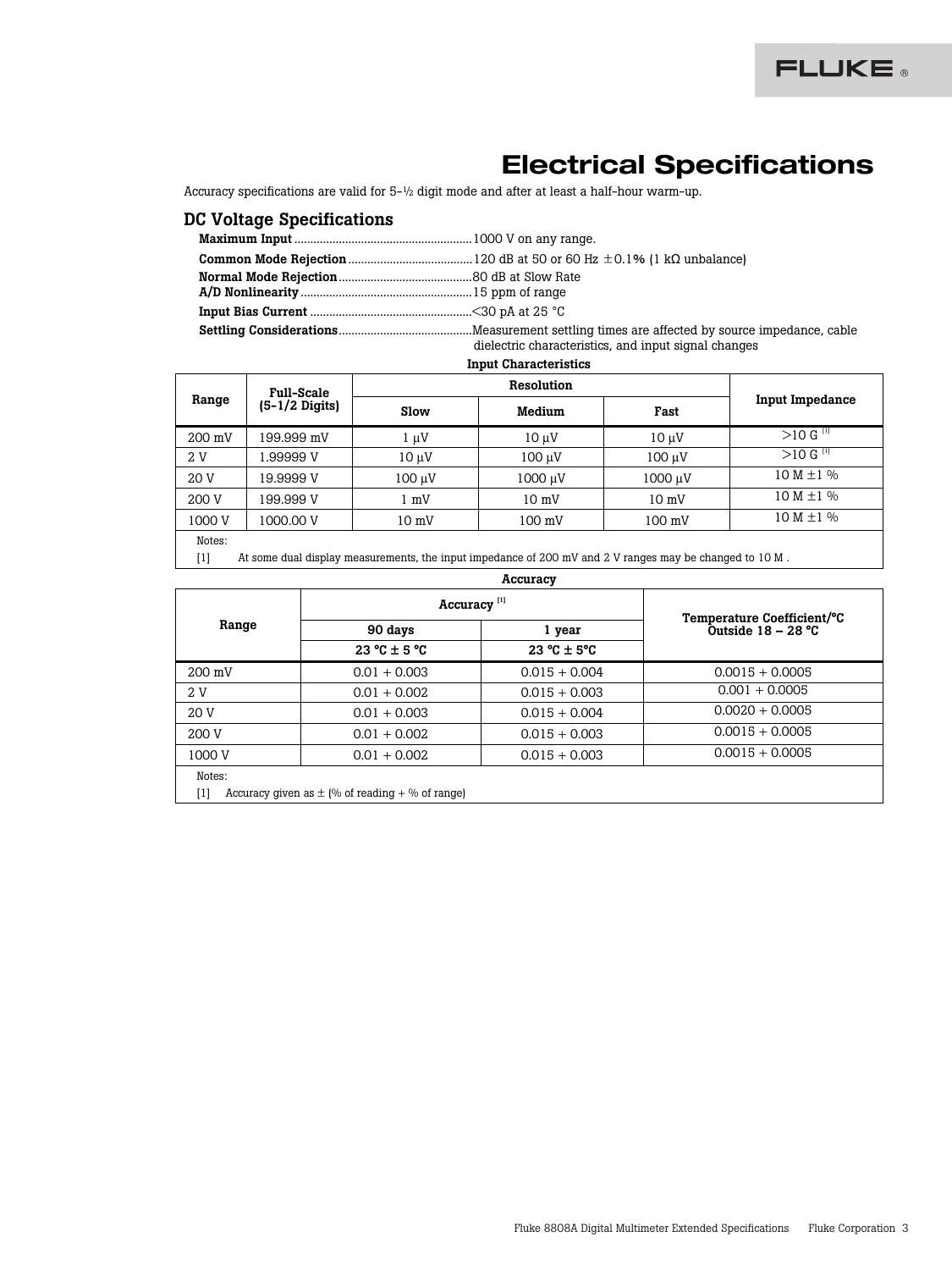

# AC Voltage Specifications

AC Voltage specifications are for ac sinewave signals >5 % of range. For inputs from 1 % to 5 % of range and <50 kHz, add an additional error of 0.1 % of range, and for 50kHz to 100 kHz, add 0.13 % of range.

|                                                                                 | 1000 V dc bias on any range.          |
|---------------------------------------------------------------------------------|---------------------------------------|
| AC Filter Bandwidth:                                                            |                                       |
|                                                                                 |                                       |
|                                                                                 |                                       |
|                                                                                 |                                       |
| Additional Crest Factor Errors (<100 Hz) Crest Factor 1-2, 0.05 % of full scale |                                       |
|                                                                                 | Crest Factor 2-3, 0.2 % of full scale |
|                                                                                 |                                       |

## Input Characteristics

|        | <b>Full-Scale</b>        | Resolution        |                 |                 |                          |
|--------|--------------------------|-------------------|-----------------|-----------------|--------------------------|
| Range  | $(5-1/2 \text{ Digits})$ | Slow              | Medium          | <b>Fast</b>     | <b>Input Impedance</b>   |
| 200 mV | 199.999 mV               | 1 uV              | 10 <sub>u</sub> | 10 <sub>u</sub> | 1 M $\pm$ 2 % shunted by |
| 2 V    | .99999 V                 | 10 <sub>u</sub> V | 100 uV          | 100 uV          | $<$ 100 pf               |
| 20 V   | 19.9999 V                | 100 uV            | 1000 uV         | 1000 uV         |                          |
| 200 V  | 199.999 V                | l mV              | $10 \text{ mV}$ | $10 \text{ mV}$ |                          |
| 750 V  | 750.00 V                 | $10 \text{ mV}$   | 100 mV          | 100 mV          |                          |

## Accuracy

|                                                              |                     | Accuracy <sup>[1]</sup>   |               | Temperature          |
|--------------------------------------------------------------|---------------------|---------------------------|---------------|----------------------|
| Range                                                        | Frequency           | 90 days                   | 1 year        | Coefficient/°C       |
|                                                              |                     | $23^{\circ}$ C $\pm$ 5 °C | 23 °C ± 5 °C  | Outside $18 - 28$ °C |
| 200 mV                                                       | 20 Hz - 45Hz        | $0.8 + 0.05$              | $0.9 + 0.05$  | $0.01 + 0.005$       |
|                                                              | 45 Hz - 20 kHz      | $0.15 + 0.05$             | $0.2 + 0.05$  | $0.01 + 0.005$       |
|                                                              | $20$ kHz $-50$ kHz  | $0.3 + 0.05$              | $0.35 + 0.05$ | $0.01 + 0.005$       |
|                                                              | 50 kHz - 100 kHz    | $0.8 + 0.05$              | $0.9 + 0.05$  | $0.05 + 0.01$        |
| 2 V                                                          | $20$ Hz $-$ 45Hz    | $0.8 + 0.05$              | $0.9 + 0.05$  | $0.01 + 0.005$       |
|                                                              | 45 Hz - 20 kHz      | $0.15 + 0.05$             | $0.2 + 0.05$  | $0.01 + 0.005$       |
|                                                              | 20 kHz - 50 kHz     | $0.3 + 0.05$              | $0.35 + 0.05$ | $0.01 + 0.005$       |
|                                                              | 50 kHz - 100 kHz    | $0.8 + 0.05$              | $0.9 + 0.05$  | $0.05 + 0.01$        |
| 20 V                                                         | 20 Hz - 45 Hz       | $0.8 + 0.05$              | $0.9 + 0.05$  | $0.01 + 0.005$       |
|                                                              | 45 Hz - 20 kHz      | $0.15 + 0.05$             | $0.2 + 0.05$  | $0.01 + 0.005$       |
|                                                              | $20$ kHz $-50$ kHz  | $0.3 + 0.05$              | $0.35 + 0.05$ | $0.01 + 0.005$       |
|                                                              | 50 kHz - 100 kHz    | $0.8 + 0.05$              | $0.9 + 0.05$  | $0.05 + 0.01$        |
| 200 V                                                        | $20$ Hz $-$ 45Hz    | $0.8 + 0.05$              | $0.9 + 0.05$  | $0.01 + 0.005$       |
|                                                              | 45 Hz - 20 kHz      | $0.15 + 0.05$             | $0.2 + 0.05$  | $0.01 + 0.005$       |
|                                                              | 20 kHz - 50 kHz     | $0.3 + 0.05$              | $0.35 + 0.05$ | $0.01 + 0.005$       |
|                                                              | 50 kHz - 100 kHz    | $0.8 + 0.05$              | $0.9 + 0.05$  | $0.05 + 0.01$        |
| 750 V                                                        | $20$ Hz $-$ 45Hz    | $0.8 + 0.05$              | $0.9 + 0.05$  | $0.01 + 0.005$       |
|                                                              | 45 Hz - 20 kHz      | $0.15 + 0.05$             | $0.2 + 0.05$  | $0.01 + 0.005$       |
|                                                              | 20 kHz - 50 kHz     | $0.3 + 0.05$              | $0.35 + 0.05$ | $0.01 + 0.005$       |
|                                                              | $50$ kHz $-100$ kHz | $0.8 + 0.05$              | $0.9 + 0.05$  | $0.05 + 0.01$        |
| Notes:                                                       |                     |                           |               |                      |
| Accuracy given as $\pm$ (% of reading + % of range)<br>$[1]$ |                     |                           |               |                      |
|                                                              |                     |                           |               |                      |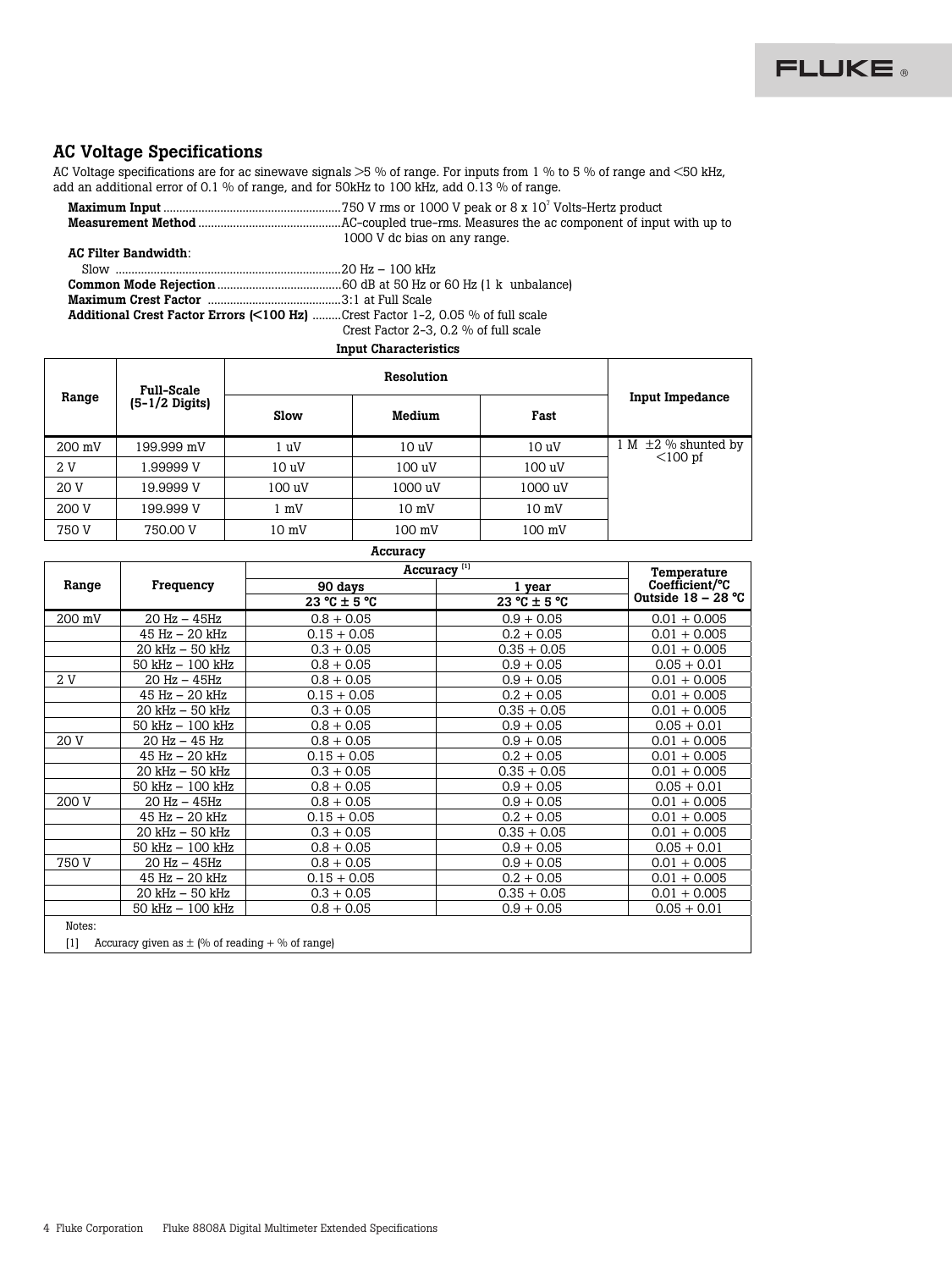

# Resistance

Specifications are for 4-wire resistance function, or 2-wire resistance with REL. If REL is not used, add 0.2 for 2-wire resistance plus lead resistance.

| ranges.                      |
|------------------------------|
|                              |
| <b>Input Characteristics</b> |

|       | <b>Full-Scale</b>        | Resolution |                 |                 |                       |
|-------|--------------------------|------------|-----------------|-----------------|-----------------------|
| Range | $(5-1/2 \text{ Digits})$ | Slow       | Medium          | Fast            | <b>Current Source</b> |
| 200   | 199.999                  | 0.001      | 0.01            | 0.01            | $0.8 \text{ mA}$      |
| 2 k   | 1.99999 k                | 0.01       | 0.1             | 0.1             | $0.8 \text{ mA}$      |
| 20k   | 19.9999 k                | 0.1        |                 |                 | $0.08$ mA             |
| 200 k | 199.999 k                |            | 10              | 10              | $0.008$ mA            |
| 2 M   | 1.99999 M                | 10         | 100             | 100             | $0.9 \mu A$           |
| 20 M  | 19.9999 M                | 100        | 1 k             | 1 k             | $0.16 \mu A$          |
| 100 M | 100.000 M                | 1 k        | 10 <sub>k</sub> | 10 <sub>k</sub> | $0.16 \mu A    10 M$  |

Accuracy

|        |                                 | Accuracy <sup>[1]</sup>         |                                                    |
|--------|---------------------------------|---------------------------------|----------------------------------------------------|
| Range  | 90 days                         | 1 year                          | Temperature Coefficient/°C<br>Outside $18 - 28$ °C |
|        | $23^{\circ}$ C ± 5 $^{\circ}$ C | $23^{\circ}$ C ± 5 $^{\circ}$ C |                                                    |
| 200    | $0.02 + 0.004$                  | $0.03 + 0.004$                  | $0.003 + 0.0006$                                   |
| 2 k    | $0.015 + 0.002$                 | $0.02 + 0.003$                  | $0.003 + 0.0005$                                   |
| 20 k   | $0.015 + 0.002$                 | $0.02 + 0.003$                  | $0.003 + 0.0005$                                   |
| 200 k  | $0.015 + 0.002$                 | $0.02 + 0.003$                  | $0.003 + 0.0005$                                   |
| 2 M    | $0.03 + 0.003$                  | $0.04 + 0.004$                  | $0.004 + 0.0005$                                   |
| 20 M   | $0.2 + 0.003$                   | $0.25 + 0.003$                  | $0.01 + 0.0005$                                    |
| 100 M  | $1.5 + 0.004$                   | $1.75 + 0.004$                  | $0.2 + 0.0005$                                     |
| Notes: |                                 |                                 |                                                    |

[1] Accuracy given as  $\pm$  (% of reading + % of range)

## DC Current

Input Protection ......................................................Tool accessible 11 A / 1000 V and 440 mA / 1000 V fuses.

Shunt Resistance .....................................................0.01 for 2 A and 10 A ranges

1 for 20 mA and 200 mA

Burden voltage < 1 mV for 200 uA and 2 mA range.

Input Characteristics

|                  | <b>Full-Scale</b>        | Resolution    |              |              | <b>Burden Voltage</b> |
|------------------|--------------------------|---------------|--------------|--------------|-----------------------|
| Range            | $(5-1/2 \text{ Digits})$ | Slow          | Medium       | Fast         |                       |
| 200 uA           | 199.999 µA               | $0.001 \mu A$ | $0.01 \mu A$ | $0.01 \mu A$ | $<1$ mV               |
| $2 \text{ mA}$   | 1999.99 µA               | $0.01 \mu A$  | $0.1 \mu A$  | $0.1 \mu A$  | $<1$ mV               |
| $20 \text{ mA}$  | 19.9999 mA               | $0.1 \mu A$   | 1 µA         | 1 µA         | $<$ 0.05 V            |
| $200 \text{ mA}$ | 199.999 mA               | 1 µA          | 10 µA        | 10 uA        | $<$ 0.5 V             |
| 2 A              | 1.99999 A                | $10 \mu A$    | 100 µA       | 100 µA       | < 0.1 V               |
| 10 A             | 10.0000 A                | 100 µA        | 1 mA         | 1 mA         | $<$ 0.5 V             |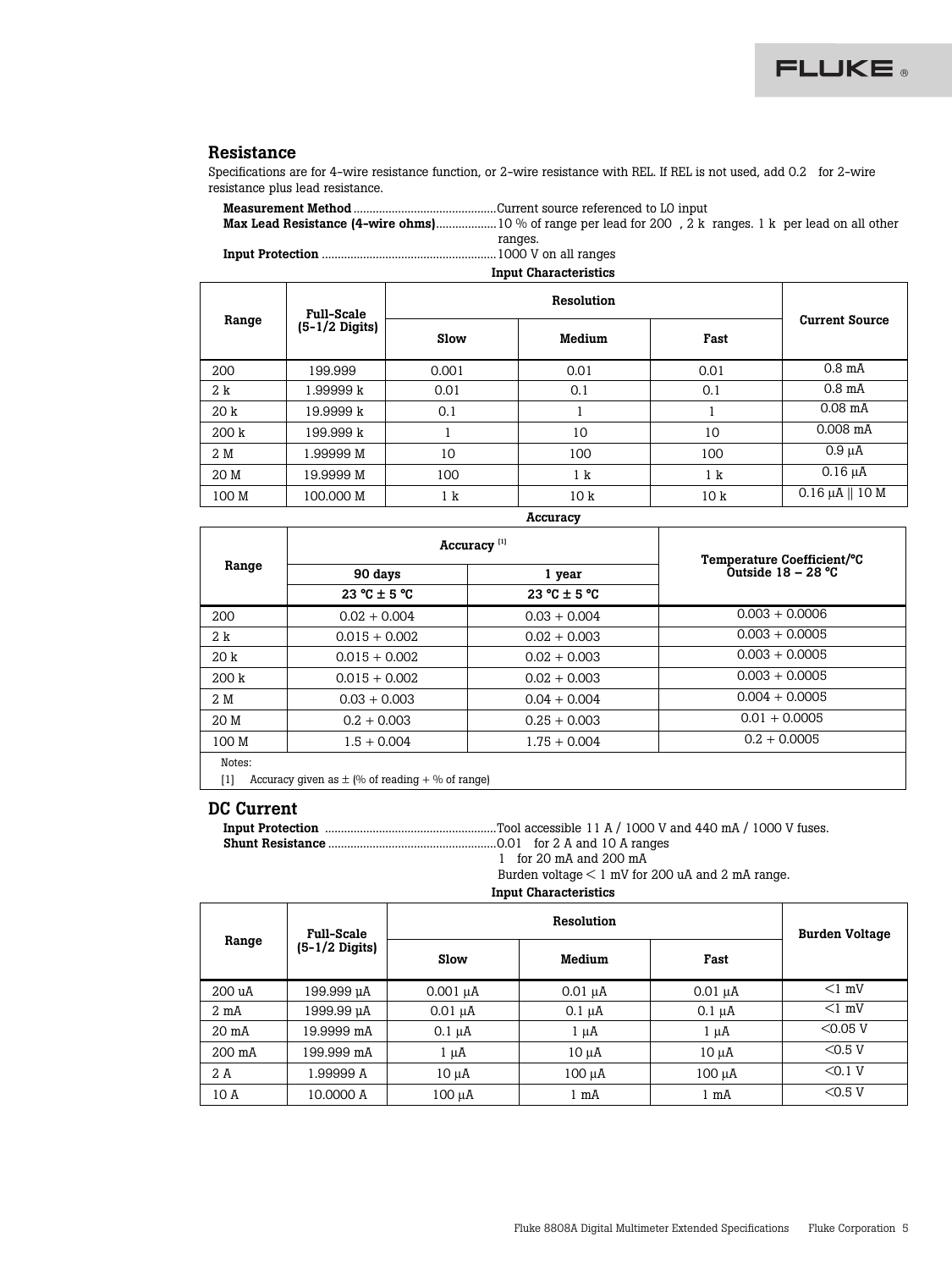

#### **Accuracy**

|                 | Accuracy <sup>[1]</sup> | Temperature Coefficient/°C |                      |
|-----------------|-------------------------|----------------------------|----------------------|
| Range           | 90 days<br>1 year       |                            | Outside $18 - 28$ °C |
|                 | $23 °C \pm 5 °C$        | $23 °C \pm 5 °C$           |                      |
| 200 µA          | $0.02 + 0.005$          | $0.03 + 0.005$             | $0.003 + 0.001$      |
| $2 \text{ mA}$  | $0.015 + 0.005$         | $0.02 + 0.005$             | $0.002 + 0.001$      |
| $20 \text{ mA}$ | $0.03 + 0.02$           | $0.04 + 0.02$              | $0.005 + 0.001$      |
| 200 mA          | $0.02 + 0.005$          | $0.03 + 0.008$             | $0.005 + 0.001$      |
| 2 A             | $0.05 + 0.02$           | $0.08 + 0.02$              | $0.008 + 0.001$      |
| 10 A            | $0.18 + 0.01$           | $0.2 + 0.01$               | $0.008 + 0.001$      |

# AC Current

The following ac current specifications are for sinusoidal signals with amplitudes greater than 5 % of range. For inputs from 1 % to 5 % of range, add an additional error of 0.1 % of range.

|                             | 1 for 20 $mA$ and 200 $mA$ |  |  |
|-----------------------------|----------------------------|--|--|
| <b>AC Filter Bandwidth:</b> |                            |  |  |
|                             |                            |  |  |
|                             |                            |  |  |
|                             |                            |  |  |

Additional Crest Factor Errors (<100 Hz) .........Crest Factor 1-2, 0.05 % of full scale

Crest Factor 2-3, 0.2 % of full scale

# Input Characteristics

|                   |                                               | Resolution  |            |        |                       |
|-------------------|-----------------------------------------------|-------------|------------|--------|-----------------------|
| Range             | <b>Full-Scale</b><br>$(5-1/2 \text{ Digits})$ | Slow        | Medium     | Fast   | <b>Burden Voltage</b> |
| 20 <sub>m</sub> A | 19.9999 mA                                    | $0.1 \mu A$ | 1 µA       | 1 uA   | $<$ 0.05 V            |
| 200 mA            | 199.999 mA                                    | l µA        | $10 \mu A$ | 10 uA  | $<$ 0.5 V             |
| 2 A               | l.99999 A                                     | 10 uA       | 100 µA     | 100 µA | < 0.1 V               |
| 10 A              | 10.0000 A                                     | 100 µA      | l mA       | 1 mA   | $<$ 0.5 V             |
| Accuracy          |                                               |             |            |        |                       |

| Accuracy          |                                                     |                         |                  |                      |  |
|-------------------|-----------------------------------------------------|-------------------------|------------------|----------------------|--|
|                   |                                                     | Accuracy <sup>[1]</sup> | Temperature      |                      |  |
| Range             | Frequency                                           | 90 days                 | 1 vear           | Coefficient/°C       |  |
|                   |                                                     | $23 °C \pm 5 °C$        | $23 °C \pm 5 °C$ | Outside $18 - 28$ °C |  |
| 20 <sub>m</sub> A | $20$ Hz - $45$ Hz                                   | $1 + 0.05$              | $1.25 + 0.06$    | $0.015 + 0.005$      |  |
|                   | 45 Hz - 2 kHz                                       | $0.25 + 0.05$           | $0.3 + 0.06$     | $0.015 + 0.005$      |  |
| 200 mA            | 20 Hz - 45Hz                                        | $0.8 + 0.05$            | $1 + 0.06$       | $0.015 + 0.005$      |  |
|                   | $45$ Hz $-$ 2 kHz                                   | $0.25 + 0.05$           | $0.3 + 0.06$     | $0.015 + 0.005$      |  |
| 2 A               | $20$ Hz - $45$ Hz                                   | $1 + 0.05$              | $1.25 + 0.06$    | $0.015 + 0.005$      |  |
|                   | $45$ Hz $-$ 2 kHz                                   | $0.25 + 0.05$           | $0.3 + 0.06$     | $0.015 + 0.005$      |  |
| 10 A              | 20 Hz - 45Hz                                        | $1 + 0.1$               | $1.25 + 0.12$    | $0.015 + 0.005$      |  |
|                   | 45 Hz - 2 kHz                                       | $0.35 + 0.1$            | $0.5 + 0.12$     | $0.015 + 0.005$      |  |
| Notes:            |                                                     |                         |                  |                      |  |
| $[1]$             | Accuracy given as $\pm$ (% of reading + % of range) |                         |                  |                      |  |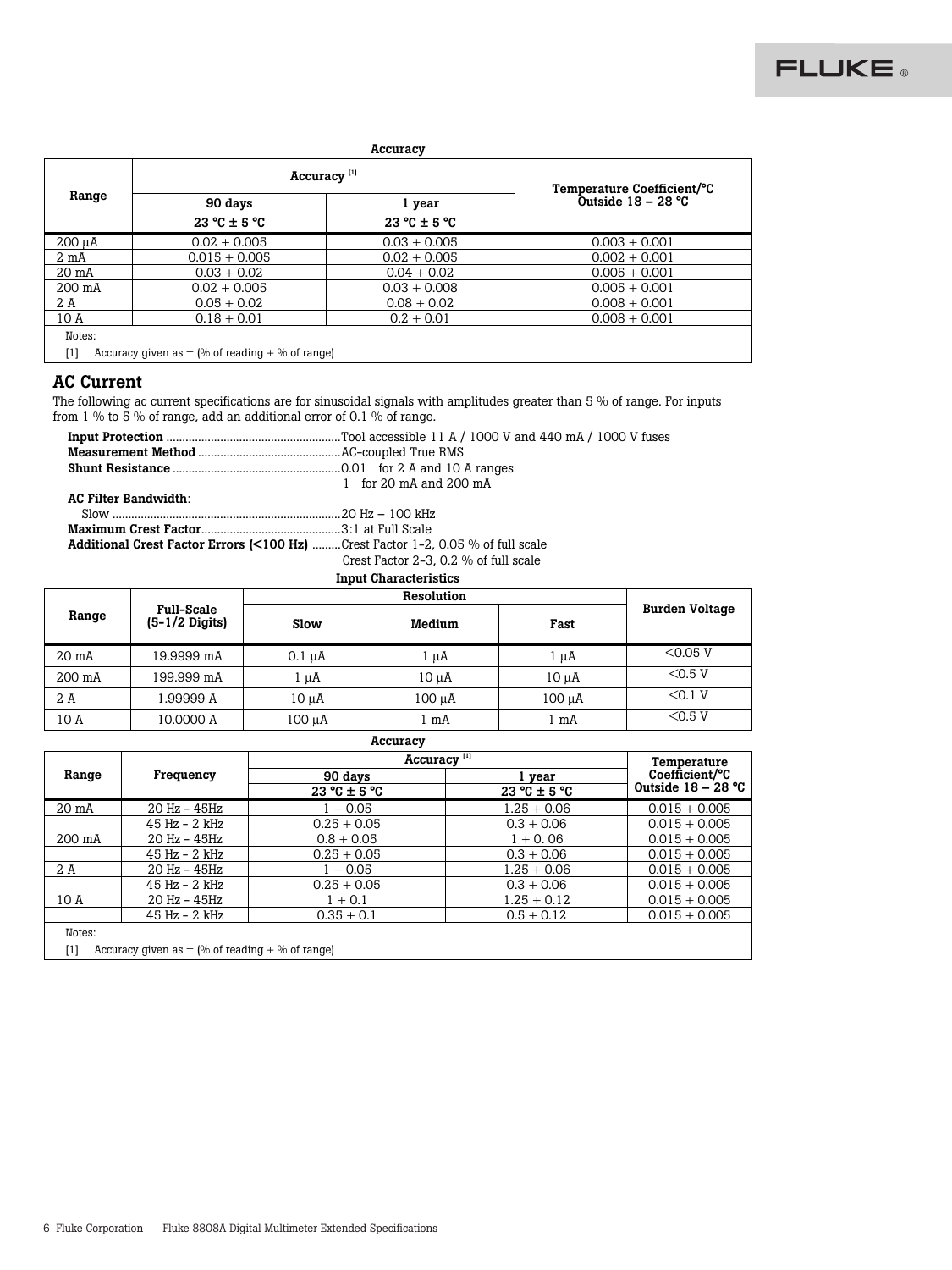

# Frequency

|  | may occur. For the most accurate measurement, wait up to 1 second to<br>allow input blocking RC time constant to settle. |
|--|--------------------------------------------------------------------------------------------------------------------------|
|  |                                                                                                                          |
|  | when measuring low voltage, low frequency signals.                                                                       |

Accuracy

|                                               |                     | Accuracy                        | Temperature                      |                      |
|-----------------------------------------------|---------------------|---------------------------------|----------------------------------|----------------------|
| Range                                         | Frequency           | 90 days                         | vear                             | Coefficient/°C       |
|                                               |                     | $23^{\circ}$ C ± 5 $^{\circ}$ C | $23 \text{ °C} \pm 5 \text{ °C}$ | Outside $18 - 28$ °C |
|                                               | $20$ Hz $-$ 2 kHz   | $0.01 + 0.002$                  | $0.01 + 0.003$                   | $0.002 + 0.001$      |
| $100 \text{ mV}$ to<br>750 V <sup>[1,2]</sup> | $2$ kHz $-$ 20 kHz  | $0.01 + 0.002$                  | $0.01 + 0.003$                   | $0.002 + 0.001$      |
|                                               | $20$ kHz $ 200$ kHz | $0.01 + 0.002$                  | $0.01 + 0.003$                   | $0.002 + 0.001$      |
|                                               | $200$ kHz $-1$ MHz  | $0.01 + 0.004$                  | $0.01 + 0.006$                   | $0.002 + 0.002$      |
| Notes:                                        |                     |                                 |                                  |                      |
| $^{[1]}$                                      | Input $> 100$ mV    |                                 |                                  |                      |

[2] Limited to  $8*10^7$  V Hz

# **Continuity**

# Diode Test